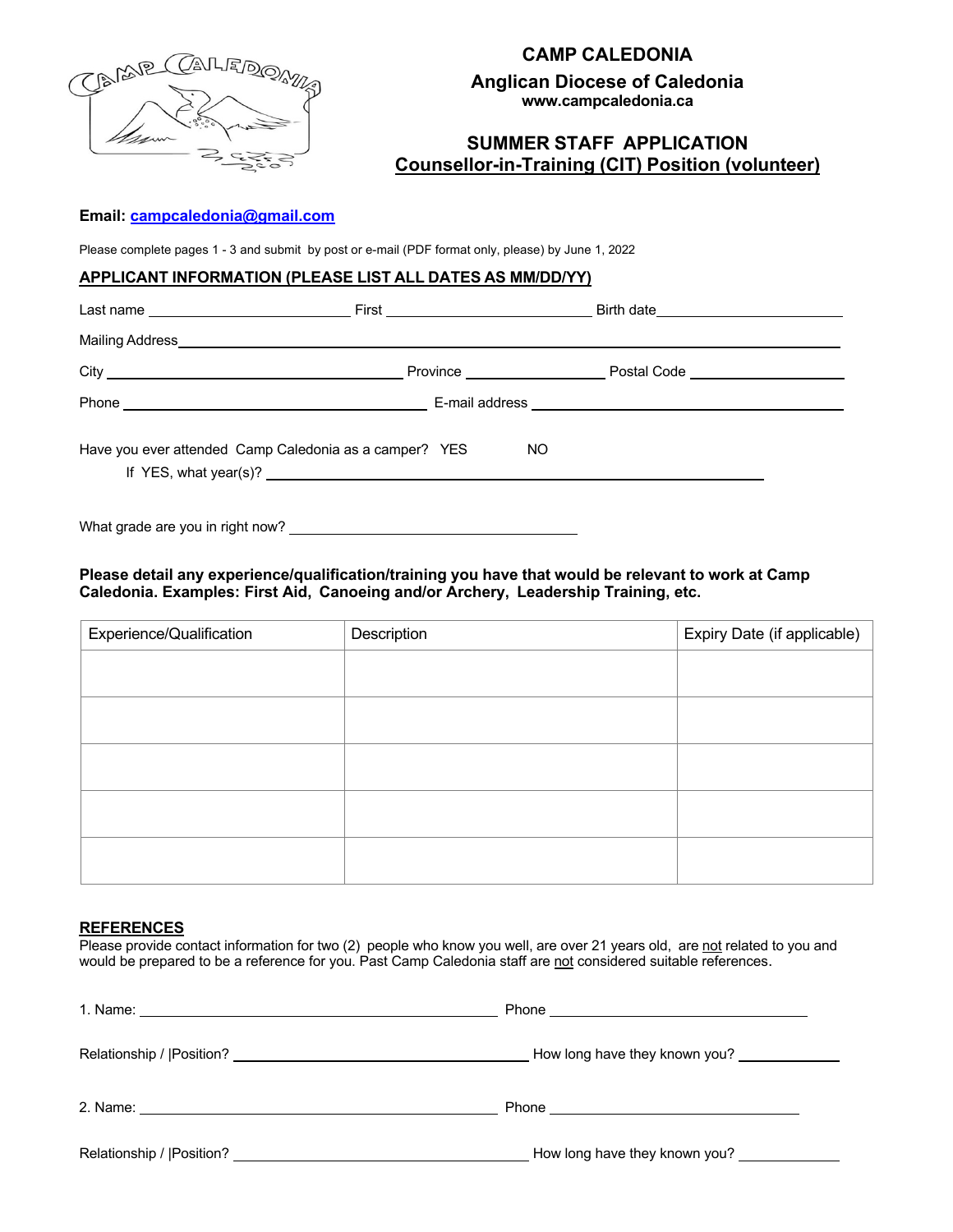#### **ACTIVITY EXPERIENCE**

| Use the following scale to rate your experience level for the following activities:<br>1= No experience 2= Little Experience 3= Some Experience 4= Lots of Experience 5= I'm a Pro |                                     |                    |  |  |
|------------------------------------------------------------------------------------------------------------------------------------------------------------------------------------|-------------------------------------|--------------------|--|--|
| Sports 1 2 3 4 5                                                                                                                                                                   | Music (Guitar) 1 2 3 4 5            | Canoeing 1 2 3 4 5 |  |  |
| Outdoor Games 1 2 3 4 5                                                                                                                                                            | Music (Singing) 1 2 3 4 5           | Swimming 1 2 3 4 5 |  |  |
| Arts and Crafts 1 2 3 4 5                                                                                                                                                          | Music (other instruments) 1 2 3 4 5 | Archery 1 2 3 4 5  |  |  |

What experience have you had working with children?

What work (volunteer and / or paid) have you done in recent years?

| Church Attendance: _____Weekly _______ Monthly ______Occasionally _____Seldom _____Never |  |                                                                                   |  |
|------------------------------------------------------------------------------------------|--|-----------------------------------------------------------------------------------|--|
| What other Church and/or Christian groups/activities you are currently involved in?      |  |                                                                                   |  |
|                                                                                          |  | ,我们也不能会有什么。""我们的人,我们也不能会有什么?""我们的人,我们也不能会有什么?""我们的人,我们也不能会有什么?""我们的人,我们也不能会有什么?"" |  |
|                                                                                          |  |                                                                                   |  |
|                                                                                          |  |                                                                                   |  |
|                                                                                          |  |                                                                                   |  |